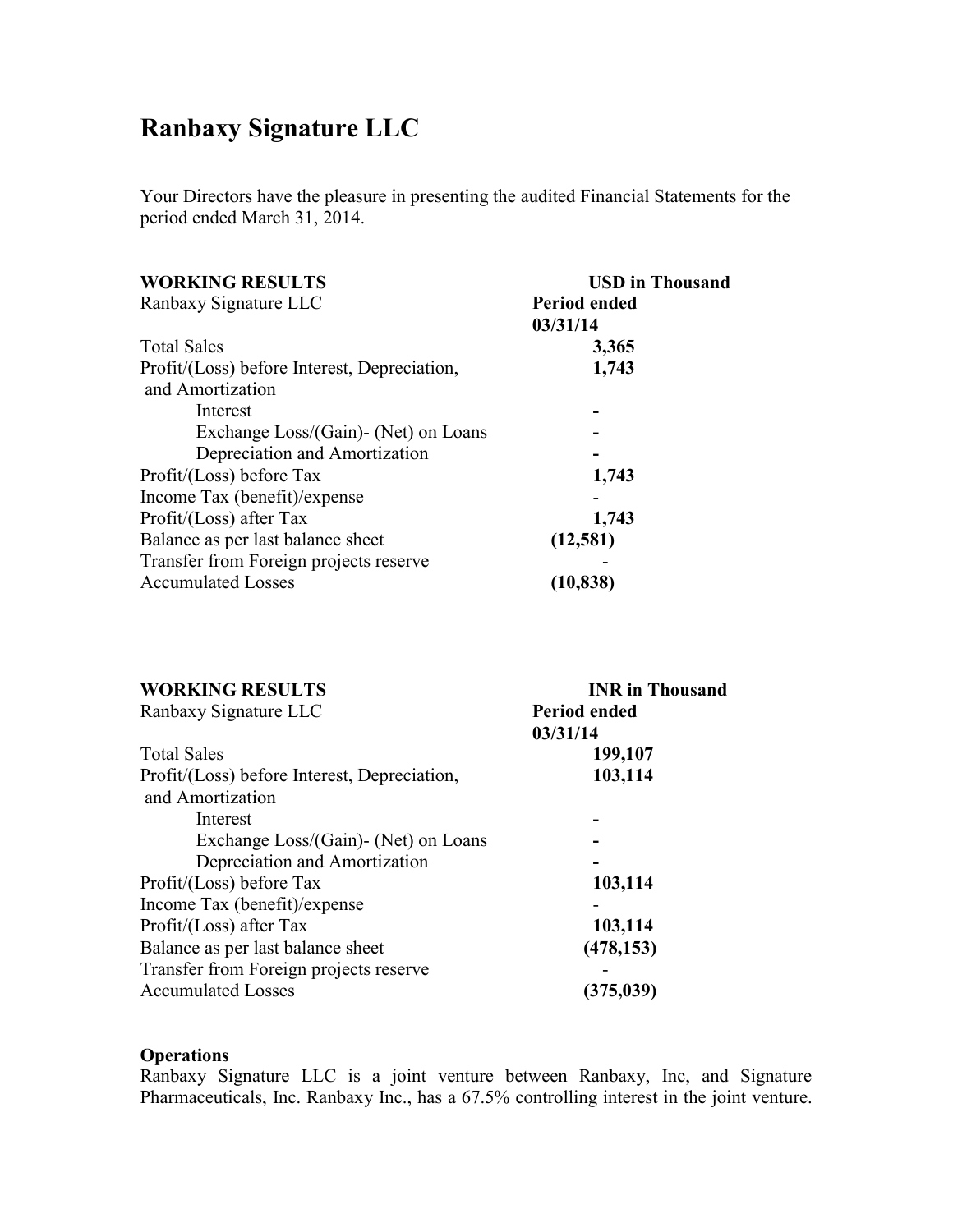It is operating for the sales and distribution of Metformin Liquid (Riomet). There were no sales of Riomet during the period due to suspension of manufacturing at Gloversville facility.

# **Reclassifications**

Certain reclassifications have been made in the Directors' financial statements of prior period to confirm to the classifications used in the current year. These changes had no impact on previously reported net income or stockholders' equity.

### **Dividend**

No dividends have been declared for the period.

# **Changes in Capital Structure**

There were no changes to the Company's capital structure during 2014.

### **Directors**

The Board constitutes of: Venkat Krishnan, John P. Reilly, Scott Tomsky and Manjeet Bindra from Ranbaxy; and V. Ravi Chandran and V. Ramakrishnan, both are appointees from Signature Pharmaceuticals Inc.

Sd/- **Director** 

Dated: 19 May 2014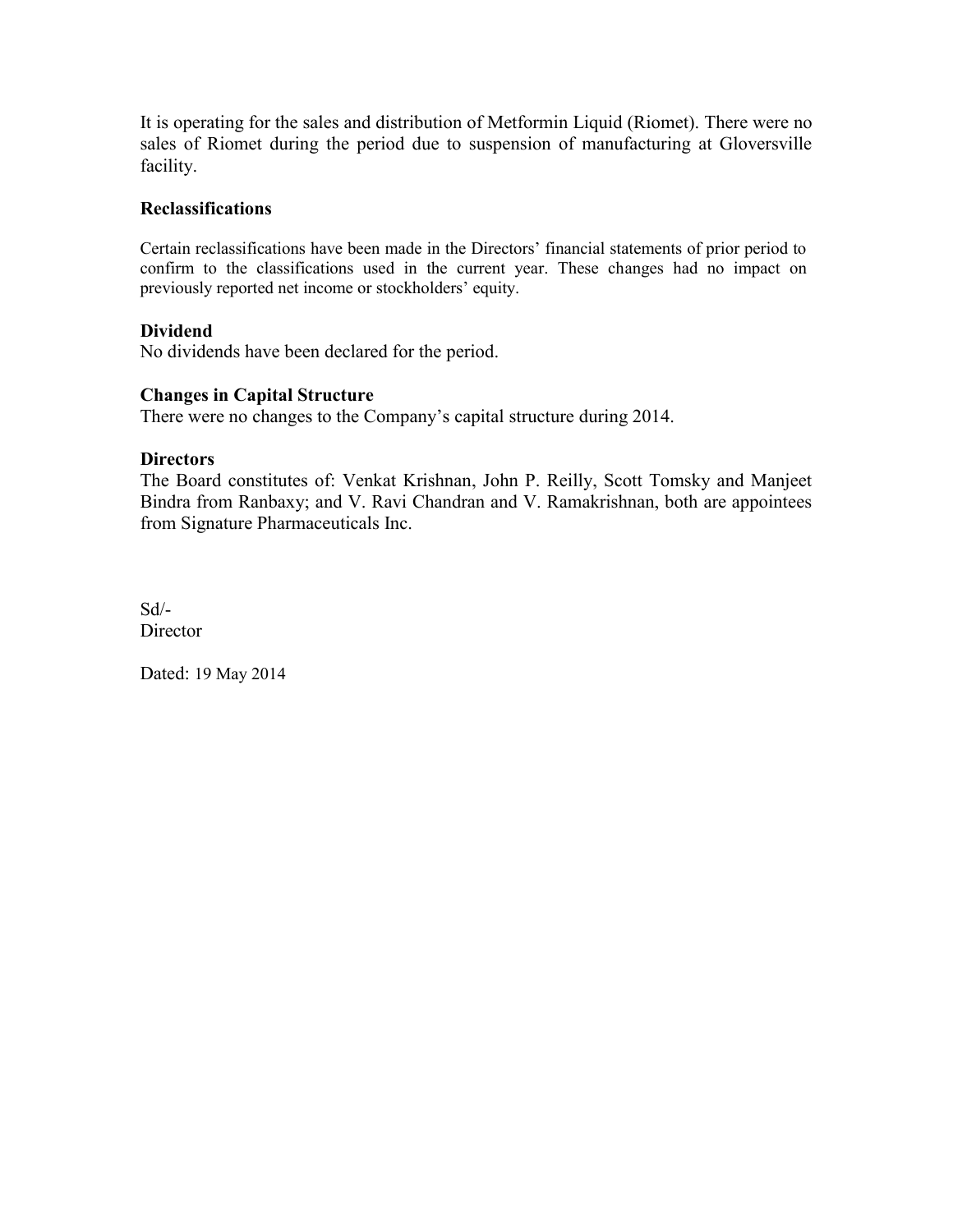# **RANBAXY SIGNATURE LLC.**

Financial Statements

March 31, 2014

(With Independent Auditors" Report Thereon)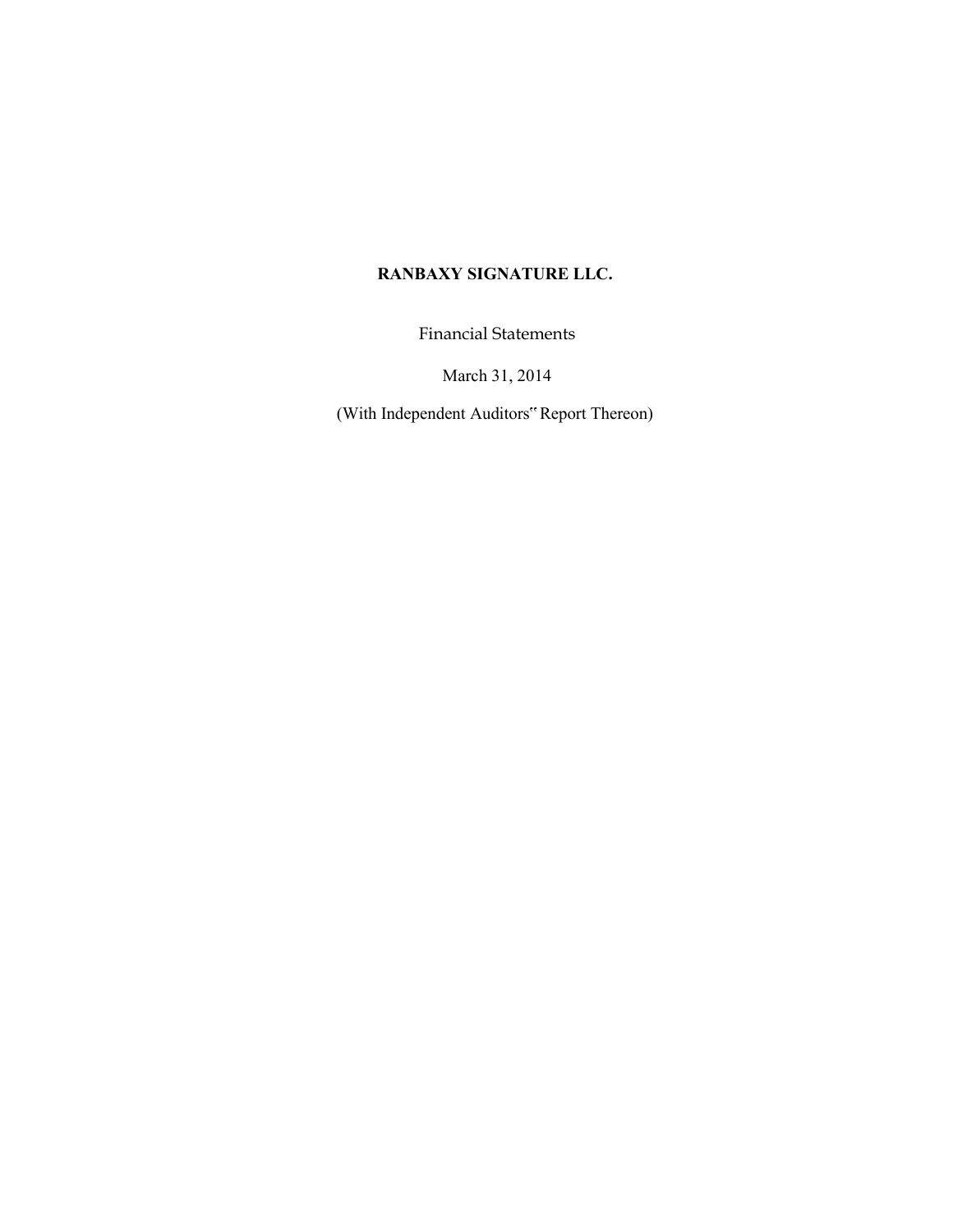### **Independent Auditors' Report**

To

The Board of Directors Ranbaxy Laboratories Limited

At your request, we have audited the accompanying special purpose financial statements (referred to as financial statements") of Ranbaxy Signature LLC. ("the Company") which comprises the Balance Sheet as at March 31, 2014, the related Statement of Operations for the period then ended and notes, comprising a summary of significant accounting policies and certain other explanatory information to the financial statements.

### **Management's Responsibility for the Financial Statements**

Management is responsible for the preparation of these financial statements in accordance with the basis of accounting" as described in note 1(b) of these financial statements and for such internal control as management determines is necessary to enable the preparation of financial statements that are free from material misstatement, whether due to fraud or error.

### **Auditors' Responsibility**

Our responsibility is to express an opinion on these financial statements based on our audit. We conducted our audit in accordance with International Standards on Auditing. Those standards require that we comply with ethical requirements and plan and perform the audit to obtain reasonable assurance about whether financial statements are free from material misstatement.

An audit involves performing procedures to obtain audit evidence about the amounts and disclosures in the financial statements. The procedures selected depend on our judgment, including the assessment of the risks of material misstatement of the financial statements, whether due to fraud or error. In making those risk assessments, we consider internal controls relevant to the entity's preparation of the financial statements in order to design audit procedures that are appropriate in the circumstances, but not for the purpose of expressing an opinion on the effectiveness of the entity's internal control. An audit also includes evaluating the appropriateness of accounting policies used and the reasonableness of accounting estimates made by management, as well as evaluating the overall presentation of the financial statements.

We believe that the audit evidence we have obtained is sufficient and appropriate to provide a basis for our audit opinion.

### **Opinion**

In our opinion, the financial statements referred to above are prepared, in all material respects, in accordance with the basis of accounting as described in note 1(b) of these financial statements.

### **Emphasis of Matter**

Without qualifying our opinion, we draw attention to note 2 of the financial statements which explains that the Company has accumulated losses resulting in erosion of its net worth as at 31 March 2014. The Company has continuing financial and operational support from its Parent company ("Ranbaxy Inc."). Hence, it is considered appropriate to prepare these financial statements on the going concern basis.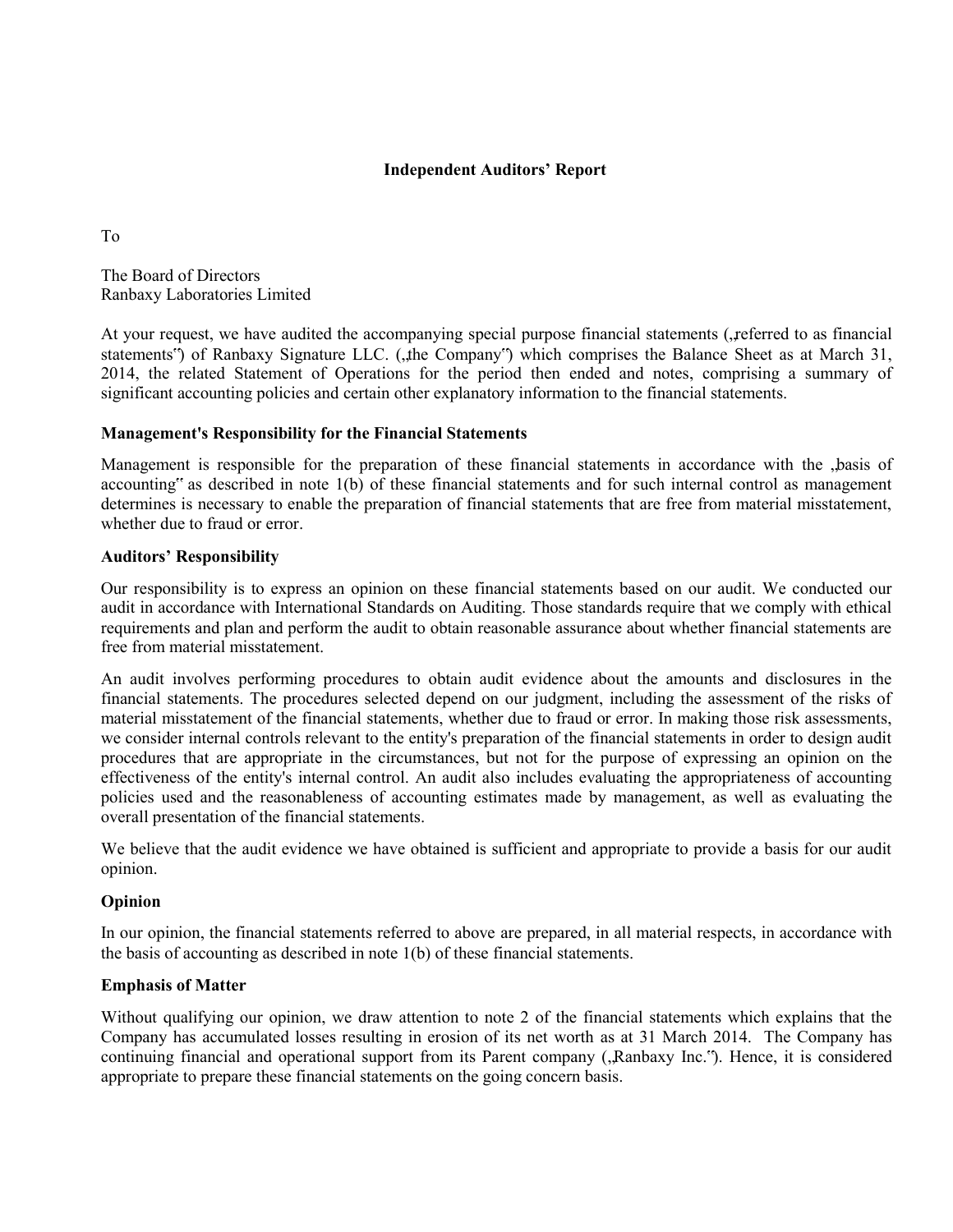### **Basis of Accounting and restriction on use and distribution**

Without modifying our opinion, we draw attention to note 1(b) to the financial statements which describes the "basis of accounting" and that these financial statements are prepared for the limited purpose of the information and use of the Board of Director of Ranbaxy Laboratories Limited ("RLL") ("the intermediate holding company") within India. Accordingly, the Company has not presented all of the disclosures including Statement of Cash Flows, and Statement of Changes in Stockholders" Equity and Comprehensive Income/Loss that are required to present fairly the financial statements in conformity with U.S. generally accepted accounting principles. As a result, these financial statements will not be suitable for another purpose. Our report is intended solely for the Board of directors of RLL and should not be used or distributed to any other party.

> *For* **B S R & Co. LLP**  *Chartered Accountants*  Registration No.:101248W

Place: Gurgaon, India *Partner*

 **Pravin Tulsyan**  Date: 19 May 2014 Membership No.:109044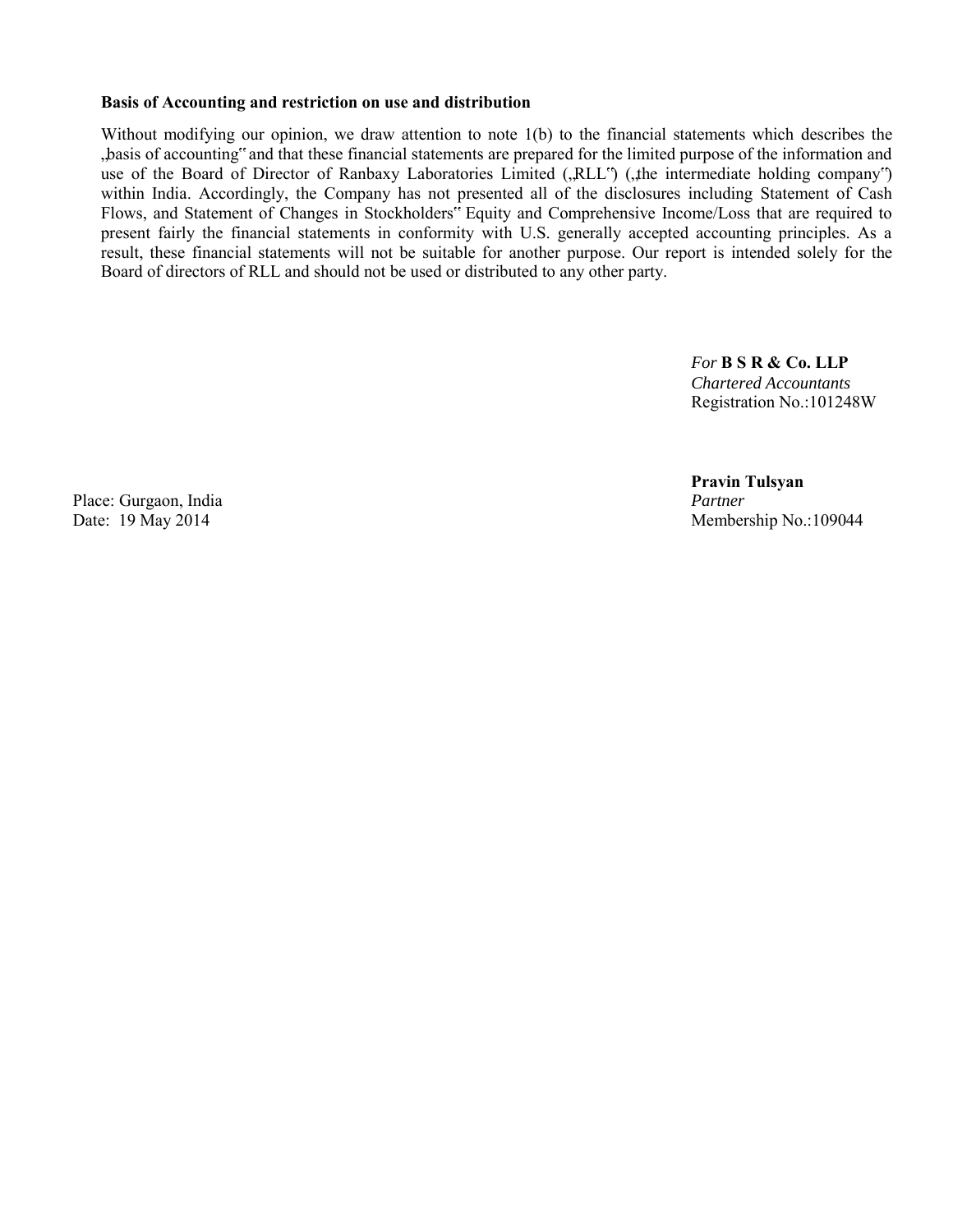### **RANBAXY SIGNATURE LLC. Balance Sheet**

### March 31, 2014 (All amount in United States dollars, unless otherwise stated)

|                                                                            | March          |
|----------------------------------------------------------------------------|----------------|
|                                                                            | 31, 2014       |
| <b>ASSETS</b>                                                              |                |
| <b>Current assets:</b>                                                     |                |
| Cash and cash equivalents                                                  | 51,773         |
| Inventories, net                                                           | 73,319         |
|                                                                            | 125,092        |
| <b>Total current assets</b>                                                |                |
| Due from related parties                                                   | 450            |
| <b>Total assets</b>                                                        | \$125,542      |
| <b>LIABILITIES AND STOCKHOLDERS' EQUITY</b><br><b>Current liabilities:</b> |                |
| <b>Total current liabilities</b>                                           |                |
| Due to related parties (Refer to note 3)                                   | 10,913,672     |
| <b>Total liabilities</b>                                                   | 10,913,672     |
| Stockholders' equity (deficit)                                             |                |
| Additional paid in capital                                                 | 50,000         |
| Retained earnings                                                          | (10, 838, 130) |
| <b>Total stockholders' deficit</b>                                         | (10, 788, 130) |
| Total liabilities and stockholders' deficit                                | \$125,542      |
|                                                                            |                |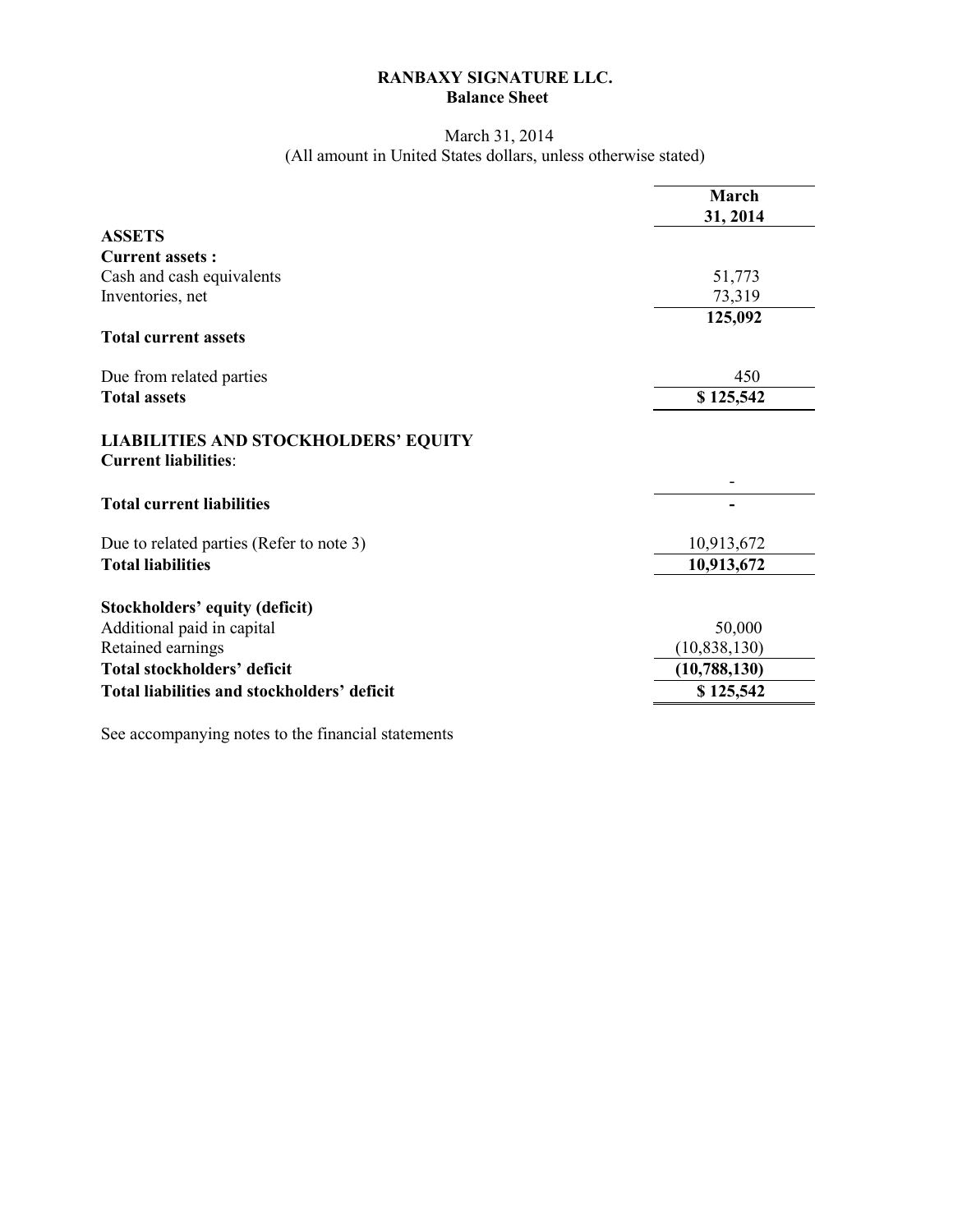# **RANBAXY SIGNATURE LLC. Balance Sheet**

 March 31, 2014 (All amount in Indian Rupees, unless otherwise stated)

|                                                                            | <b>March</b>    |
|----------------------------------------------------------------------------|-----------------|
| <b>ASSETS</b>                                                              | 31, 2014        |
| <b>Current assets:</b>                                                     |                 |
| Cash and cash equivalents                                                  | 3,100,169       |
| Inventories                                                                | 4,390,362       |
|                                                                            | 7,490,531       |
| <b>Total current assets</b>                                                |                 |
| Due from related parties                                                   | 26,946          |
| <b>Total assets</b>                                                        | 7,517,477       |
| <b>LIABILITIES AND STOCKHOLDERS' EQUITY</b><br><b>Current liabilities:</b> |                 |
| <b>Total current liabilities</b>                                           |                 |
| Due to related parties                                                     | 653,513,243     |
| <b>Total liabilities</b>                                                   | 653,479,581     |
| Stockholders' equity (deficit)                                             |                 |
| Additional paid in capital                                                 | 2,994,012       |
| Retained earnings                                                          | (375, 037, 984) |
| Accumulative other comprehensive (loss) income                             | (273, 951, 446) |
| Total stockholders' deficit                                                | (645, 955, 765) |
| Total liabilities and stockholders' deficit                                | 7,517,477       |
|                                                                            |                 |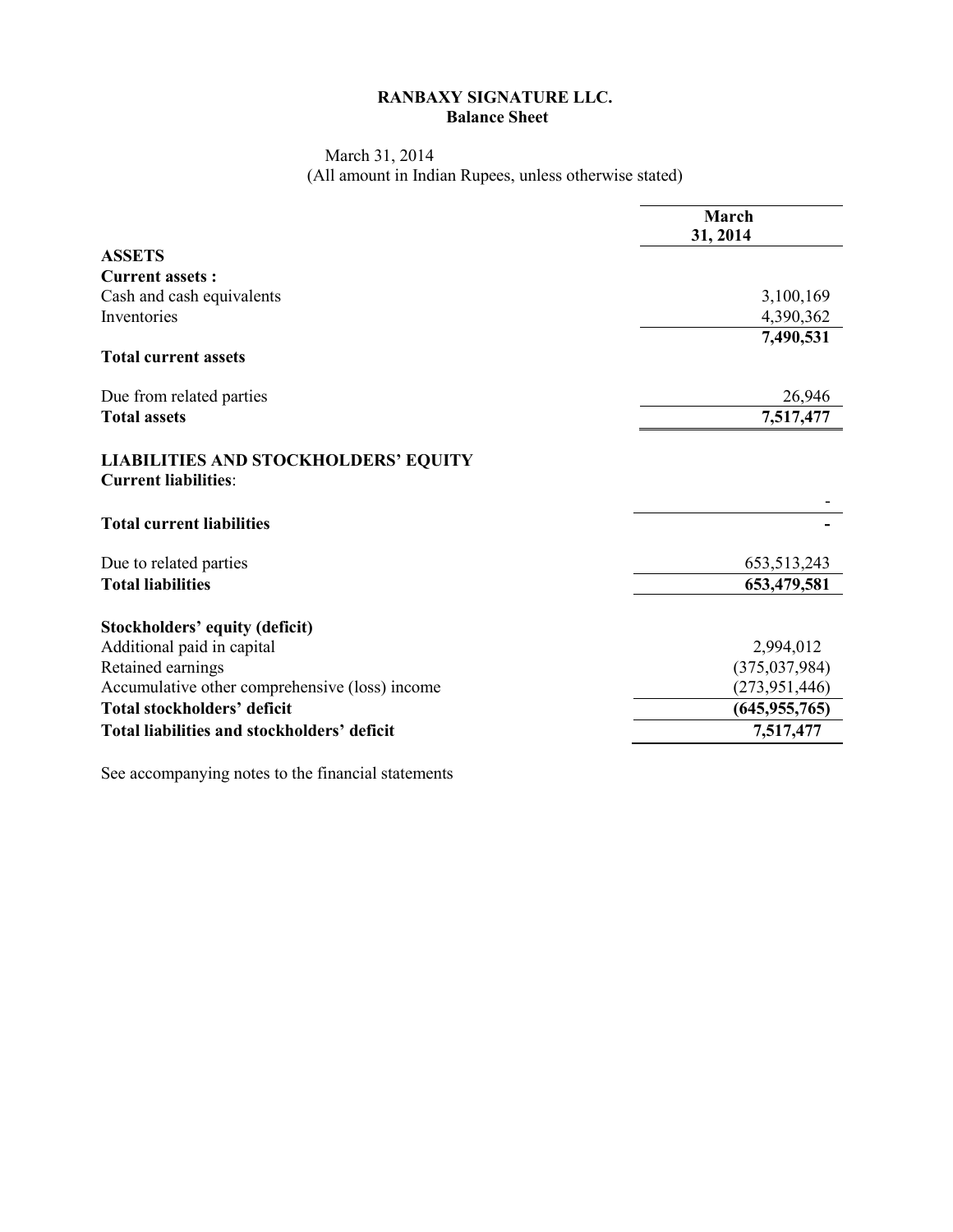# **RANBAXY SIGNATURE INC. Statement of Operations**

## Fifteen months ended March 31 2014 (All amount in United States dollars, unless otherwise stated)

|                                                                | <b>Fifteen months</b><br>ended March<br>31, 2014 |
|----------------------------------------------------------------|--------------------------------------------------|
| Net sales (Refer to note 4)                                    | 3,364,913                                        |
| <b>Total revenue</b>                                           | \$3,364,913                                      |
| Cost of goods sold (Refer to note 4)                           | 330,814                                          |
| Selling, general and administration expenses (Refer to note 4) | 1,291,457                                        |
| <b>Operating income/ (loss)</b>                                | \$1,742,642                                      |
| Net income                                                     | \$1,742,642                                      |
| Retained earnings, beginning                                   | (12,580,772)                                     |
| Retained earnings, ending                                      | \$(10,838,130)                                   |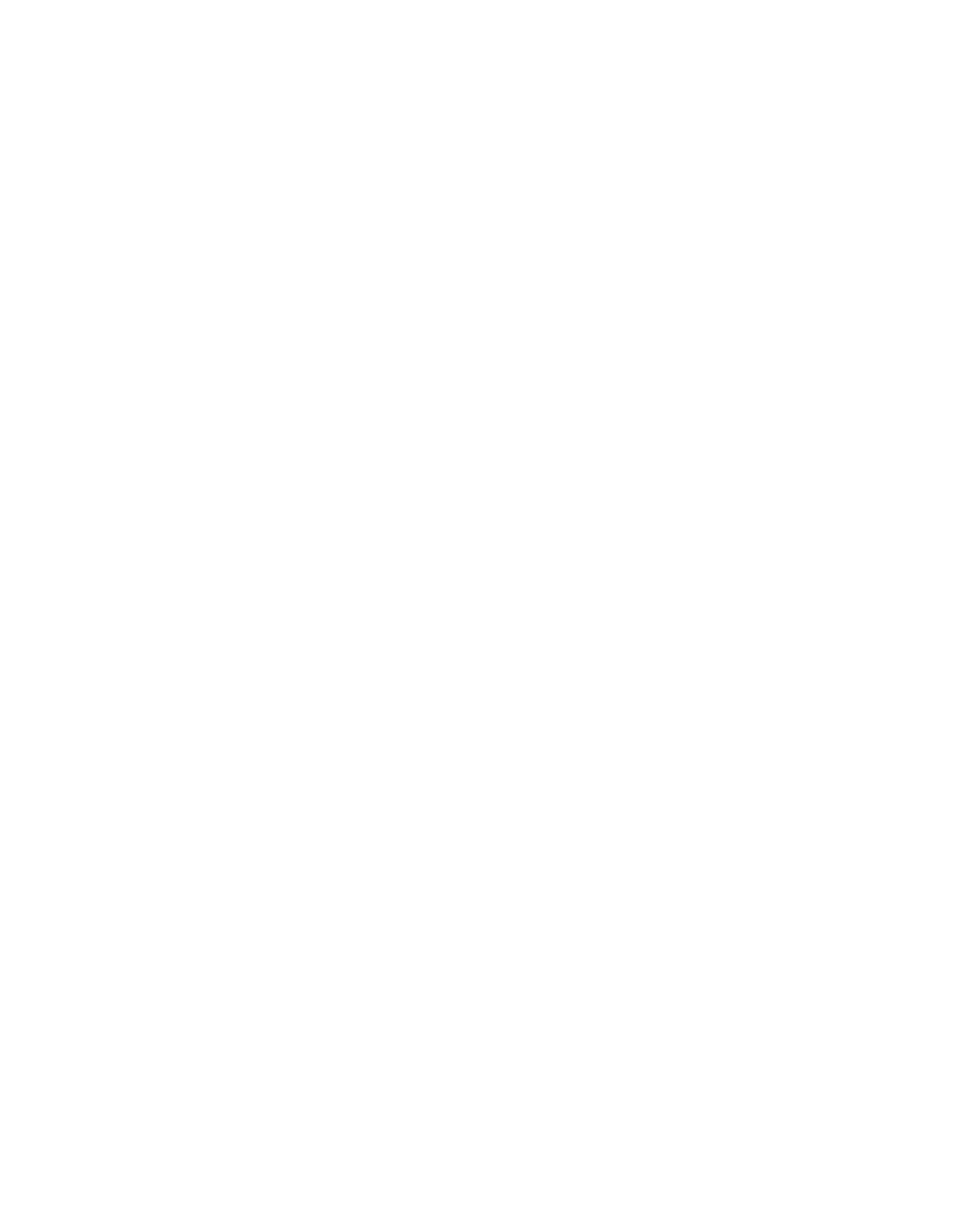# **RANBAXY SIGNATURE INC. Statement of Operations**

# Fifteen months ended March 31 2014 (All amount in Indian Rupees, unless otherwise stated)

|                                              | <b>Fifteen months ended</b><br>March<br>31, 2014 |
|----------------------------------------------|--------------------------------------------------|
| Other operating income ("Refer to Note 3")   | 199,107,305                                      |
| <b>Total revenue</b>                         | 199,107,305                                      |
| Cost of revenue                              | 19,574,785                                       |
| Selling, general and administration expenses | 76,417,593                                       |
| <b>Operating income/ (loss)</b>              | 103,114,927                                      |
| Net income                                   | 103,114,927                                      |
| Retained earnings, beginning                 | (478, 152, 911)                                  |
| Retained earnings, ending                    | (375, 037, 984)                                  |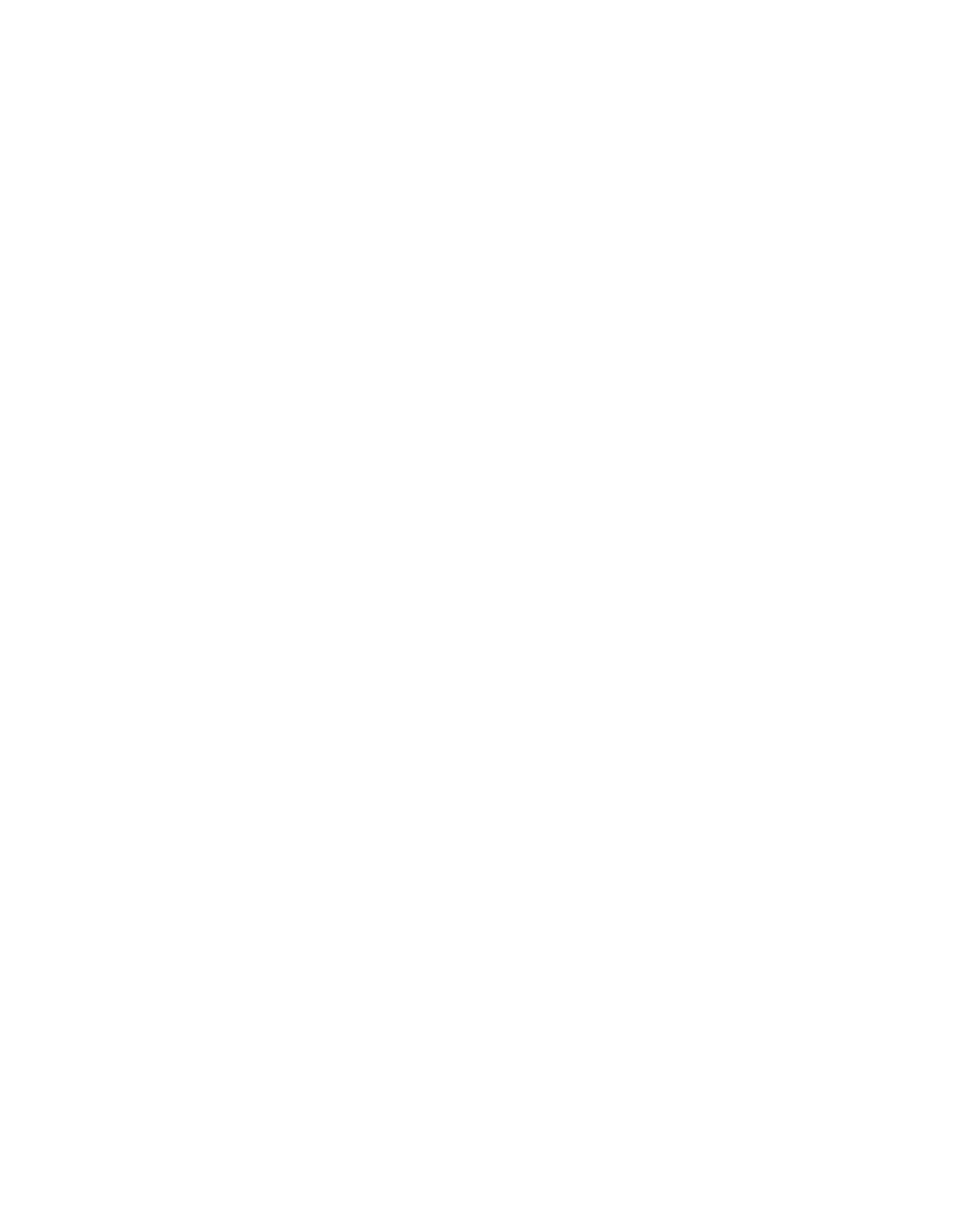### **RANBAXY SIGNATURE LLC. Notes to the Financial Statements (All amount in United States dollars, unless otherwise stated)**

### **1) SUMMARY OF SIGNIFICANT ACCOUNTING POLICIES**

### *(a) Incorporation and history*

Ranbaxy Signature LLC. ("the Company") was formed for development, manufacture and distribution of a liquid form of a Diabetes drug called Riomet. Ranbaxy Inc. (Parent company') has a 67.5% stake in the Company and the balance 32.5% is held by a Minority Stakeholder, Signature Pharmaceuticals, Inc. The Company was formed in the year 2000 and commenced commercial operations in 2004.

### *(b) Basis of accounting*

The financial statements have been prepared in accordance with the recognition and measurement principles of U.S. generally accepted accounting principles (US GAAP) and include only the following:

- Balance Sheet as at March 31, 2014;
- Statements of Operations for the fiffteen months period ended 31 March 2014; and
- Significant accounting policies and related notes to the financial statements, to the extent considered required by the managemet.

These financial statements have been prepared for the limited purpose of the information and use of the management of Ranbaxy Laboratories Limited ("RLL") ("intermediate holding company") within India and hence contain only limited disclosures. Accordingly, certain disclosures (including Statement of Cash Flows and Statement of Changes in Stockholders" Equity and Comprehensive Income/Loss) that are required to present fairly the financial statements in conformity with US GAAP have been omitted.

The financial year of the Company has been changed from January-December to April-March effective 01 April 2014. In view of this, the current financial year of the Company is for a period of 15 months i.e. 01 January 2013 to 31 March 2014 ("current period"). The company has presented only a single period financial statement for the current period and hence not presented the comparative amounts.

### *(c) Use of estimates*

The preparation of financial statements in conformity with  $\Delta$ basis of accounting" as discussed in 1(b) above, requires the management to make estimates and assumptions that affect the reported amounts of assets and liabilities at the date of the financial statements and the results of operations during the reporting period. The management believes that the estimates used in the preparation of the financial statements are prudent and reasonable. Actual results could differ from these estimates. Appropriate changes in estimates are made as management become aware of changes in circumstances surrounding the estimates. Any changes in the estimates are recognized prospectively.

*(d) Functional currency* 

Operations of the Company are carried out in United States of America ("USA") and accordingly, functional currency of the Company is determined as U.S. Dollar  $($ <sub>u</sub>USD<sup>or</sup>or  $\mathcal{N}^{\prime}$ 

#### *(e) Cash and cash equivalents*

Cash and cash equivalents comprise cash balance placed with banks in the normal course of business operations.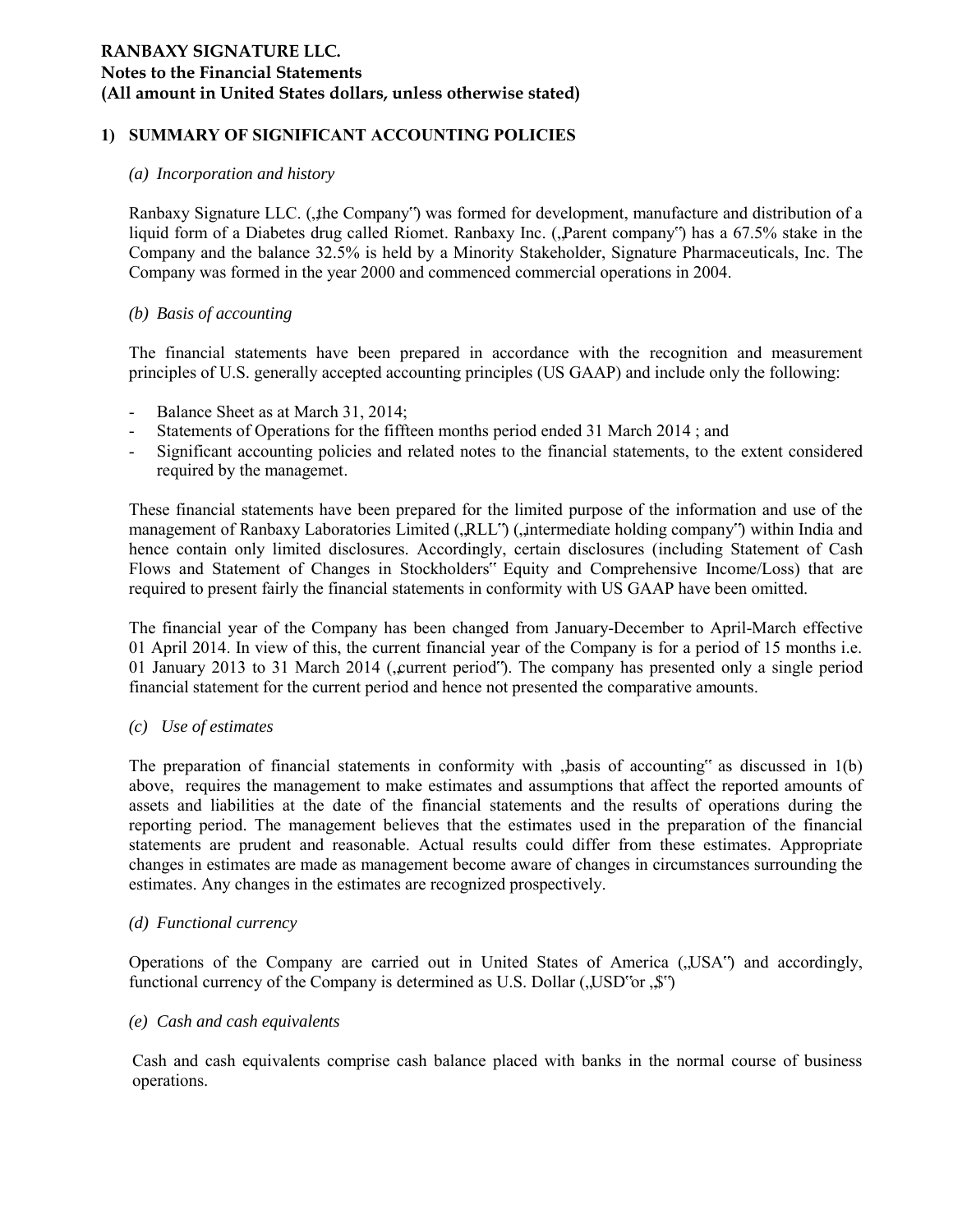### **RANBAXY SIGNATURE LLC. Notes to the Financial Statements (All amount in United States dollars, unless otherwise stated)**

### *(f) Revenue Recognition*

Revenue is earned when persuasive evidence of an arrangement exists, the seller"s price to the buyer is fixed or determinable, and collectability is reasonably assured. The Company records revenue from product sales when title and risk of ownership have been transferred to the customer, which is typically upon delivery to the customer.

Revenues are shown net of applicable cash discount, volume discounts, rebates, chargebacks and other credit/allowances as applicable.

A chargeback represents an amount payable in the future to a wholesaler for the difference between the invoice price paid to the Company by a wholesaler for a particular product and the negotiated contract price that the wholesaler pays for that product. The Company estimates the amount of expected chargeback primarily based on historical experience regarding expected wholesaler inventories and current contract prices.

### *(g) Inventories*

Inventories consist of traded goods which are stated at the lower of cost and market value. The cost of traded goods is determined using their , moving weighted average" cost. A write down of inventory to the lower of cost and market value at the close of a fiscal period creates a new cost basis and is not marked up based on changes in underlying facts and circumstances. Inventories are reviewed on a periodic basis for identification and write-off of slow moving and obsolete inventory. Such write-downs, if any, are included in the cost of goods sold.

#### *(h) Income taxes*

The Company is taxed as a partnership for U.S. federal and state purposes; accordingly federal and state income taxes have not been provided as the income or loss will be included in the Parent company"s income tax returns.

### **2) GOING CONCERN**

The Company has accumulated losses resulting in subsequent erosion of its net worth as at 31 March 2014. The Company has continuing financial and operational support from its Parent company. Hence, it is considered appropriate to prepare these financial statements on the going concern basis.

### **3) DUE TO/FROM RELATED PARTIES**

During the current period, the subsidiaries of the Parent company have agreed to offset their respective receivable and payable balances and, accordingly, the resultant net receivables/payable from the respective subsidiaries has been included under due from/to related parties in the financial statements as at 31 March 2014.